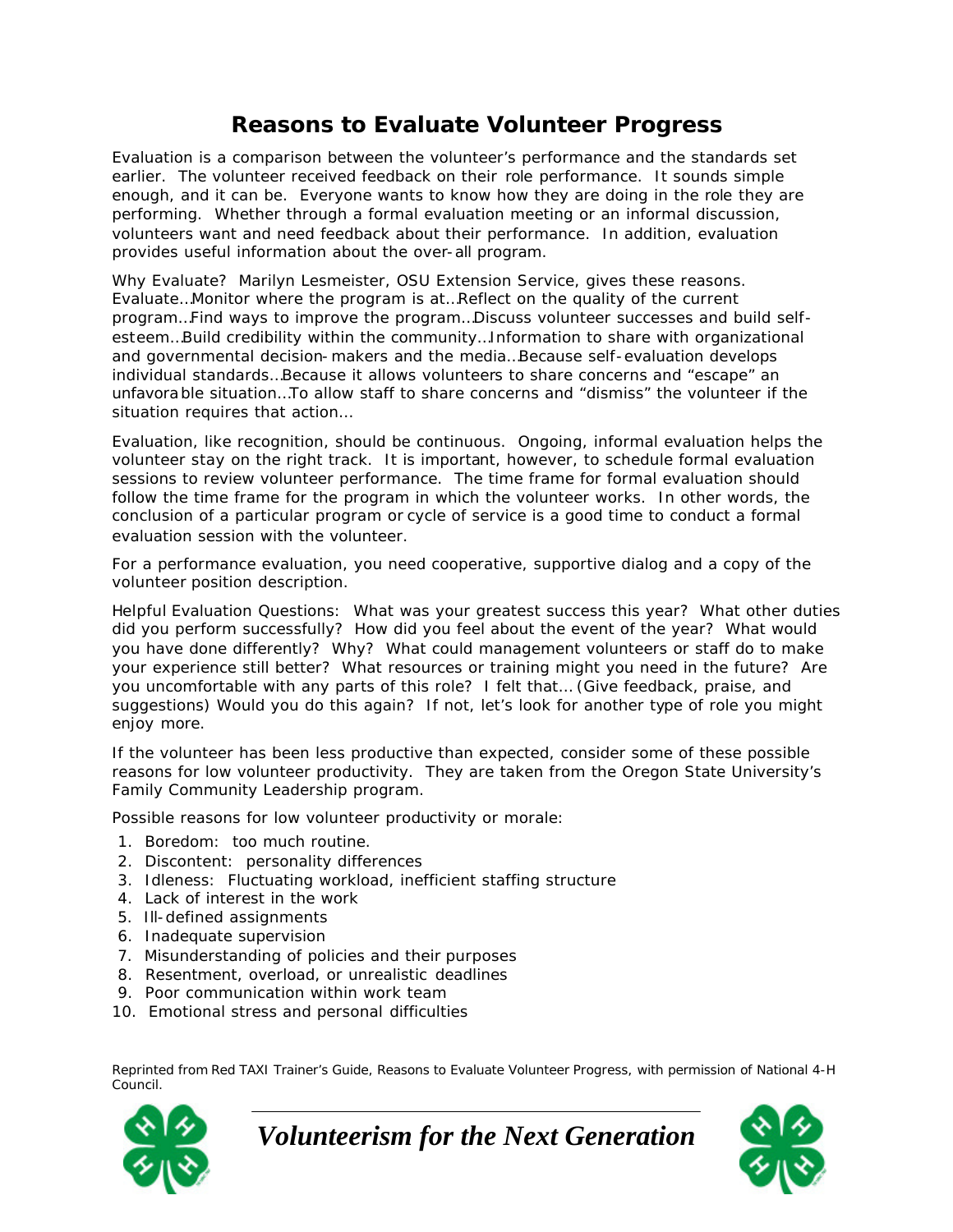# **Evaluating Volunteer Progress**

"How am I doing?" We all ask ourselves that question. Many of the 50,000 thoughts we think each day are concerns about ourselves . . . our capability and even our lovability. Evaluation is a much needed response to that important question. Volunteers need and want to know how they are doing.

Evaluation is a comparison between the volunteer's performance and the standards set earlier. This feedback on role performance is very helpful.

Everyone wants to know how they're doing in the role they are performing. Whether through a formal evaluation meeting or an informal discussion, volunteers want and need feedback about their performance. Evaluation also provides useful information about the overall program.

When should evaluation be conducted? Evaluation, like recognition, should be continuous. Ongoing, informal evaluation helps the volunteer stay on the right track. It's important, however, to schedule formal evaluation sessions to review volunteer performance. The time frame for formal evaluation should follow the time frame for the program in which the volunteer works. In other words, the conclusion of a particular program or cycle of service is a good time to conduct a formal evaluation session with the volunteer.

What happens during a formal evaluation session? A cooperative, supportive dialogue with the volunteer is vital. The role agreement provides the content for the session. Discuss the duties and skills needed with each participant sharing feelings and perceptions. Items to discuss include:

- 1. What duties were you able to perform successfully?
- 2. What duties presented a problem for you?
- 3. How would you rate yourself in terms of the skills needed for this role?
- 4. Was the training you received adequate? What kinds of additional training or information would have been helpful to you?
- 5. What could staff have done to make your role more satisfying or manageable?
- 6. What is the next step for you as a volunteer?

If the volunteer has performed successfully, you may want to use this time to re-enlist him or her for another volunteer position. It's the perfect time for recognition.

What if the volunteer did a poor role? Sometimes, no matter how hard we try, the volunteer loses interest, lacks the necessary skills, or is unable to successfully carry out the agreed upon role. Pinpoint problem areas and determine whether the difficulties can be rectified. If you can't find a solution, thank the volunteer for his/her good intentions and look for a new volunteer for that role.

Don't compromise the basic performance standards. In most cases, you and the volunteer will be in substantial agreement as to whether the volunteer can succeed in your program. Consider whether there is some other role in the program that this volunteer can fill. If not, part in as friendly and professional a manner as possible. If possible, point out some possibilities for this volunteer's talents in Extension or in another organization. People do change. Someday, this person may be exactly right for a new position in your organization.

Evaluation may seem like a difficult phase of the volunteer delivery system to carry out. But if used correctly, evaluation can provide a systematic means to review and strengthen the program. It can also be a source of personal development and growth for volunteers in the organization.

The following are some sample evaluation forms. These allow for two-way evaluation by which the volunteer is evaluated and evaluates. Adapt these to your own program.



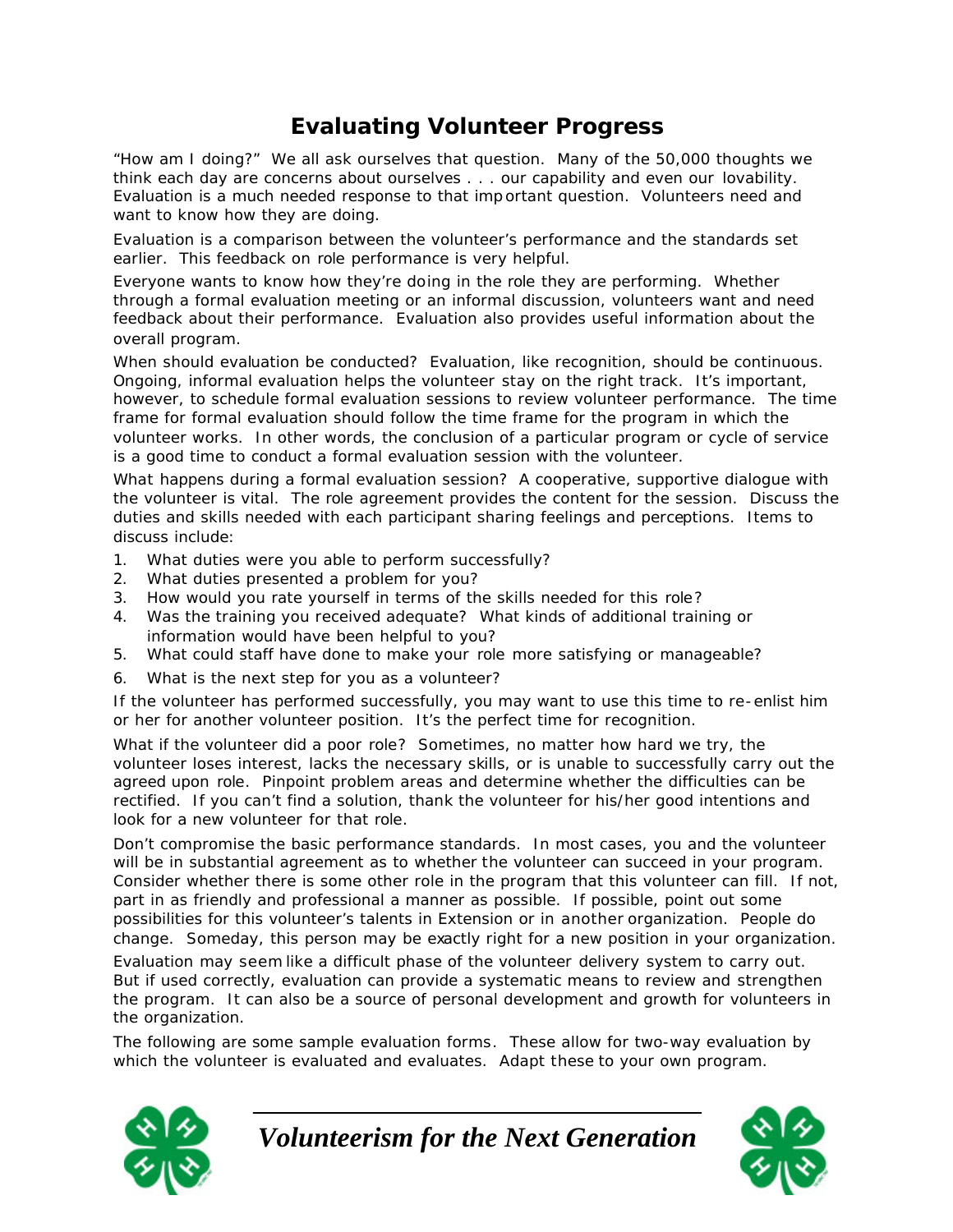## **Evaluation**

#### **ORGANIZATION EVALUATION OF A VOLUNTEER**

Volunteer Name

Role Title **Example 2018 Role** Title **Role** Title **Role** Title **Role** Title **Role** Title

Demonstrated attitude toward role:

Relationships: With the organization:

With other volunteers:

Other demonstrated qualities:

Benefits to the organization's mission from working with this volunteer:

Training/development of this volunteer:

Comments/recommendations:

Date

Signature of evaluator

Signature of volunteer

Reprinted from *Red TAXI Trainer's Guide, Reasons to Evaluate Volunteer Progress,* with permission of National 4-H Council.



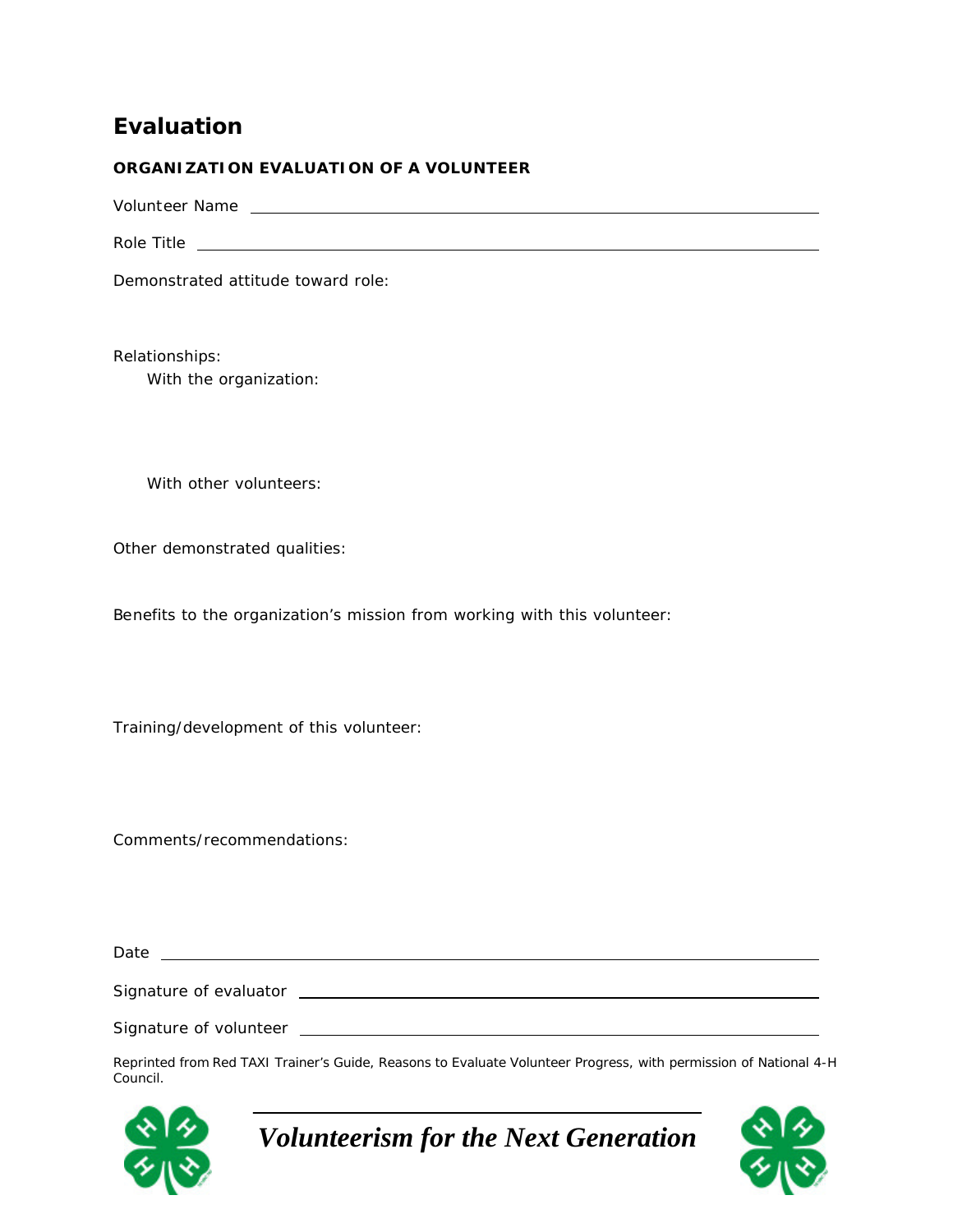# **VOLUNTEER EVALUATION OF THE EXPERIENCE**

How would you describe your feelings about the time it took to accomplish your volunteer role? (Too many hours? Not enough?)

Did we provide enough orientation and training? Do you have suggestions for us to improve our support of volunteers in the future?

What has been most satisfying in your volunteer role?

What do you feel has been your most valuable contribution in your volunteer role?

What is most important to you in making your work with us more enjoyable?

Did you have adequate resources to do your role? If no, please exp lain.

Other comments and/or recommendation:

Reprinted from *Red TAXI Trainer's Guide, Reasons to Evaluate Volunteer Progress,* with permission of National 4-H Council.